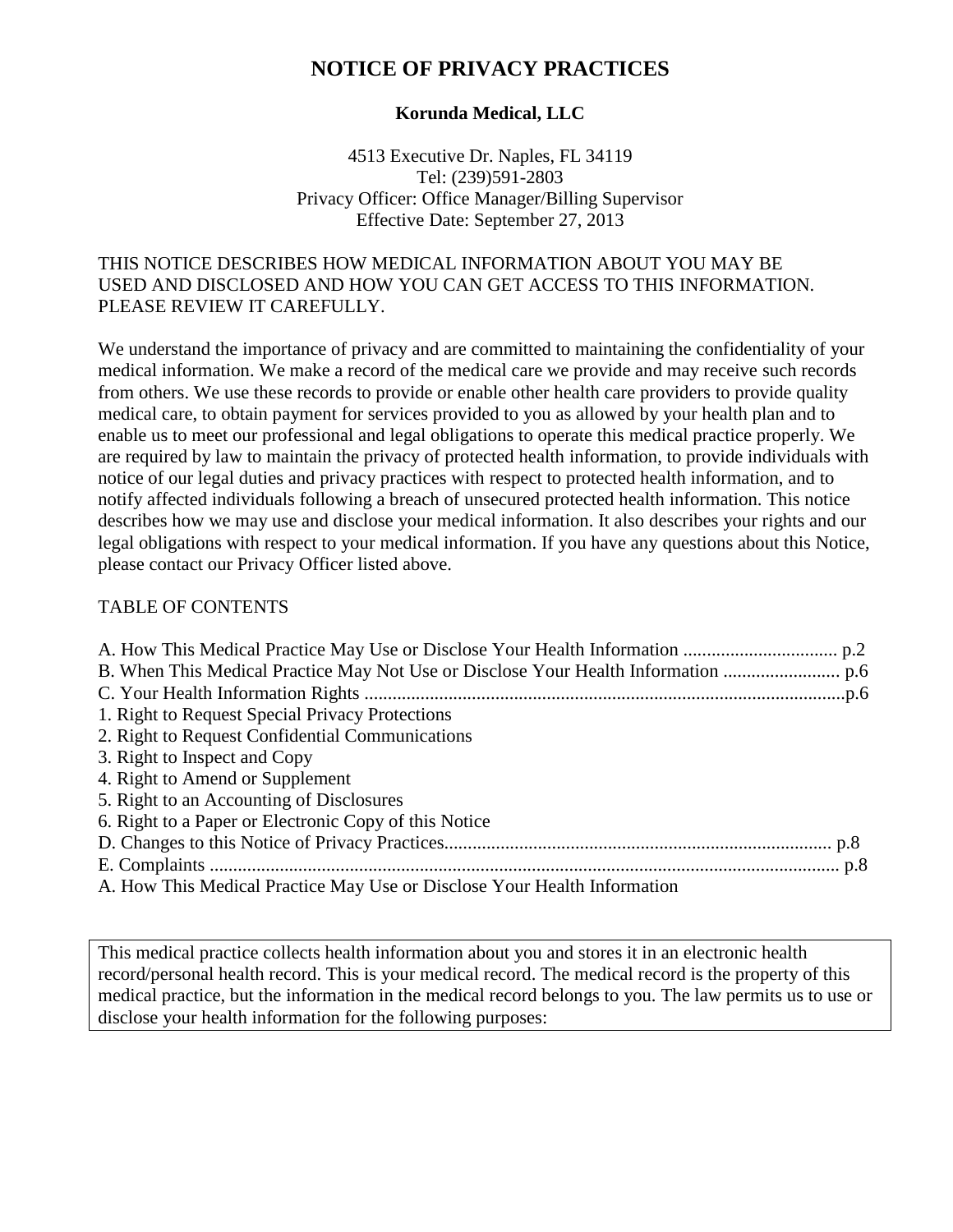**1. Treatment.** We use medical information about you to provide your medical care. We disclose medical information to our employees and others who are involved in providing the care you need. For example, we may share your medical information with other physicians or other health care providers who will provide services that we do not provide. Or we may share this information with a pharmacist who needs it to dispense a prescription to you, or a laboratory that performs a test. We may also disclose medical information to members of your family or others who can help you when you are sick or injured, or after you die.

**2. Payment.** We use and disclose medical information about you to obtain payment for the services we provide. For example, we give your health plan the information it requires before it will pay us. We may also disclose information to other health care providers to assist them in obtaining payment for services they have provided to you.

**3. Health Care Operations.** We may use and disclose medical information about you to operate this medical practice. For example, we may use and disclose this information to review and improve the quality of care we provide, or the competence and qualifications of our professional staff. Or we may use and disclose this information to get your health plan to authorize services or referrals. We may also use and disclose this information as necessary for medical reviews, legal services and audits, including fraud and abuse detection and compliance programs and business planning and management. We may also share your medical information with our "business associates," such as our billing service, that perform administrative services for us. We have a written contract with each of these business associates that contains terms requiring them and their subcontractors to protect the confidentiality and security of your protected health information. We may also share your information with other health care providers, health care clearinghouses or health plans that have a relationship with you, when they request this information to help them with their quality assessment and improvement activities, their patient-safety activities, their population-based efforts to improve health or reduce health care costs, their protocol development, case management or care-coordination activities, their review of competence, qualifications and performance of health care professionals, their training programs, their accreditation, certification or licensing activities, or their health care fraud and abuse detection and compliance efforts.

**4. Appointment Reminders**. We may use and disclose medical information to contact and remind you about appointments. If you are not home, we may leave this information on your answering machine or in a message left with the person answering the phone.

**5. Sign In Sheet.** We may use and disclose medical information about you by having you sign in when you arrive at our office. We may also call out your name when we are ready to see you.

**6. Notification and Communication With Family**. We may disclose your health information to notify or assist in notifying a family member, your personal representative or another person responsible for your care about your location, your general condition or, unless you had instructed us otherwise, in the event of your death. In the event of a disaster, we may disclose information to a relief organization so that they may coordinate these notification efforts. We may also disclose information to someone who is involved with your care or helps pay for your care. If you are able and available to agree or object, we will give you the opportunity to object prior to making these disclosures, although we may disclose this information in a disaster even over your objection if we believe it is necessary to respond to the emergency circumstances. If you are unable or unavailable to agree or object, our health professionals will use their best judgment in communication with your family and others.

**7. Marketing.** Provided we do not receive any payment for making these communications, we may contact you to give you information about products or services related to your treatment, case management or care coordination, or to direct or recommend other treatments, therapies, health care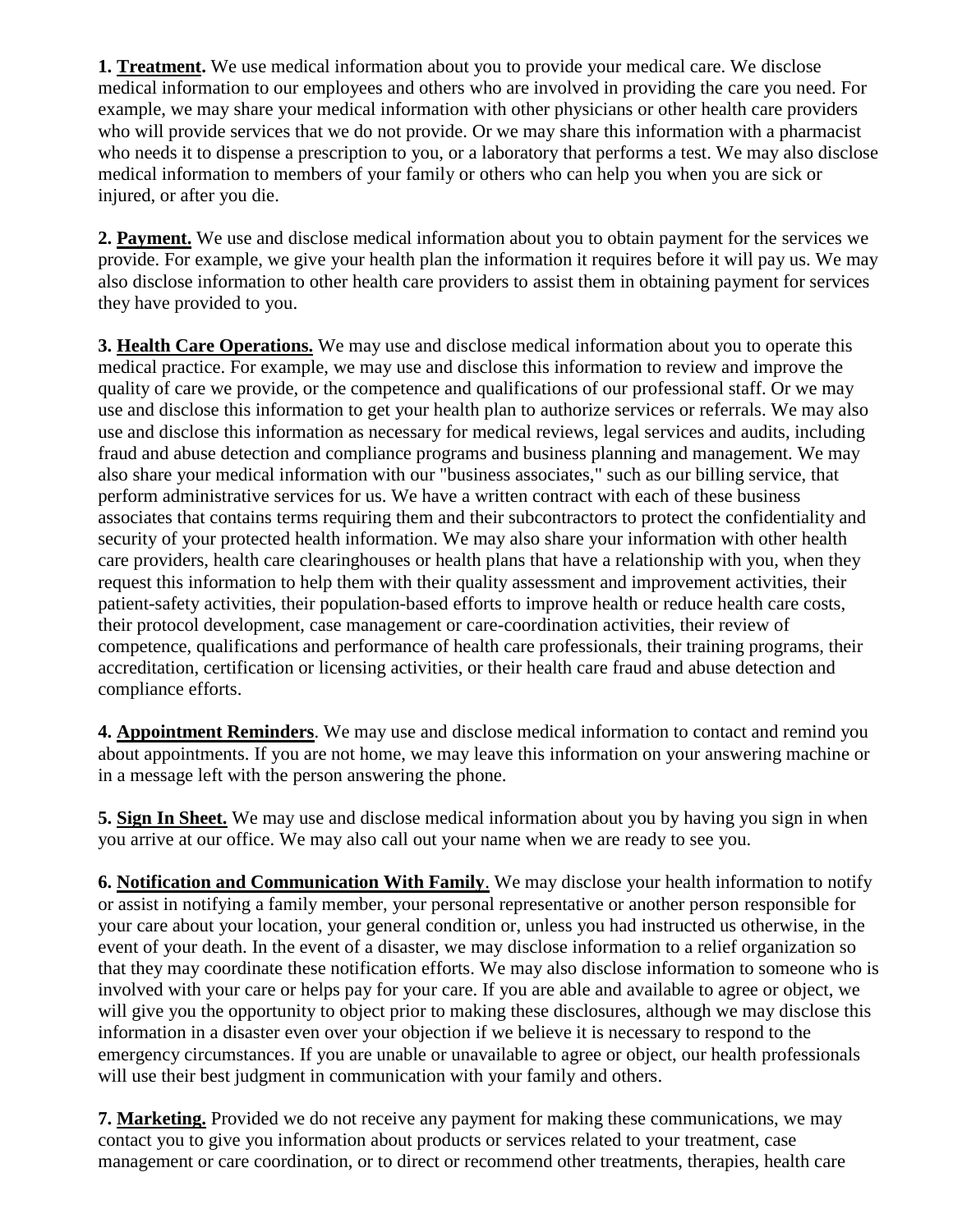providers or settings of care that may be of interest to you. We may similarly describe products or services provided by this practice and tell you which health plans this practice participates in. We may also encourage you to maintain a healthy lifestyle and get recommended tests or participate in a disease management program, provide you with small gifts, tell you about government sponsored health programs. Finally, we may receive compensation which covers our cost of reminding you to take and refill your medication, or otherwise communicate about a drug or biologic that is currently prescribed for you. We will not otherwise use or disclose your medical information for marketing purposes or accept any payment for other marketing communications without your prior written authorization. The authorization will disclose whether we receive any compensation for any marketing activity you authorize, and we will stop any future marketing activity to the extent you revoke that authorization.

**8. Sale of Health Information.** We will not sell your health information without your prior written authorization. The authorization will disclose that we will receive compensation for your health information if you authorize us to sell it, and we will stop any future sales of your information to the extent that you revoke that authorization.

**9. Required by Law.** As required by law, we will use and disclose your health information, but we will limit our use or disclosure to the relevant requirements of the law. When the law requires us to report abuse, neglect or domestic violence, or respond to judicial or administrative proceedings, or to law enforcement officials, we will further comply with the requirement set forth below concerning those activities.

**10. Public Health.** We may, and are sometimes required by law, to disclose your health information to public health authorities for purposes related to: preventing or controlling disease, injury or disability; reporting child, elder or dependent adult abuse or neglect; reporting domestic violence; reporting to the Food and Drug Administration problems with products and reactions to medications; and reporting disease or infection exposure. When we report suspected elder or dependent adult abuse or domestic violence, we will inform you or your personal representative promptly unless in our best professional judgment, we believe the notification would place you at risk of serious harm or would require informing a personal representative we believe is responsible for the abuse or harm.

**11. Health Oversight Activities**. We may, and are sometimes required by law, to disclose your health information to health oversight agencies during the course of audits, investigations, inspections, licensure and other proceedings, subject to the limitations imposed by law.

**12. Judicial and Administrative Proceedings.** We may, and are sometimes required by law, to disclose your health information in the course of any administrative or judicial proceeding to the extent expressly authorized by a court or administrative order. We may also disclose information about you in response to a subpoena, discovery request or other lawful process if reasonable efforts have been made to notify you of the request and you have not objected, or if your objections have been resolved by a court or administrative order.

**13. Law Enforcement**. We may, and are sometimes required by law, to disclose your health information to a law enforcement official for purposes such as identifying or locating a suspect, fugitive, material witness or missing person, complying with a court order, warrant, grand jury subpoena and other law enforcement purposes.

**14. Coroners.** We may, and are often required by law, to disclose your health information to coroners in connection with their investigations of deaths.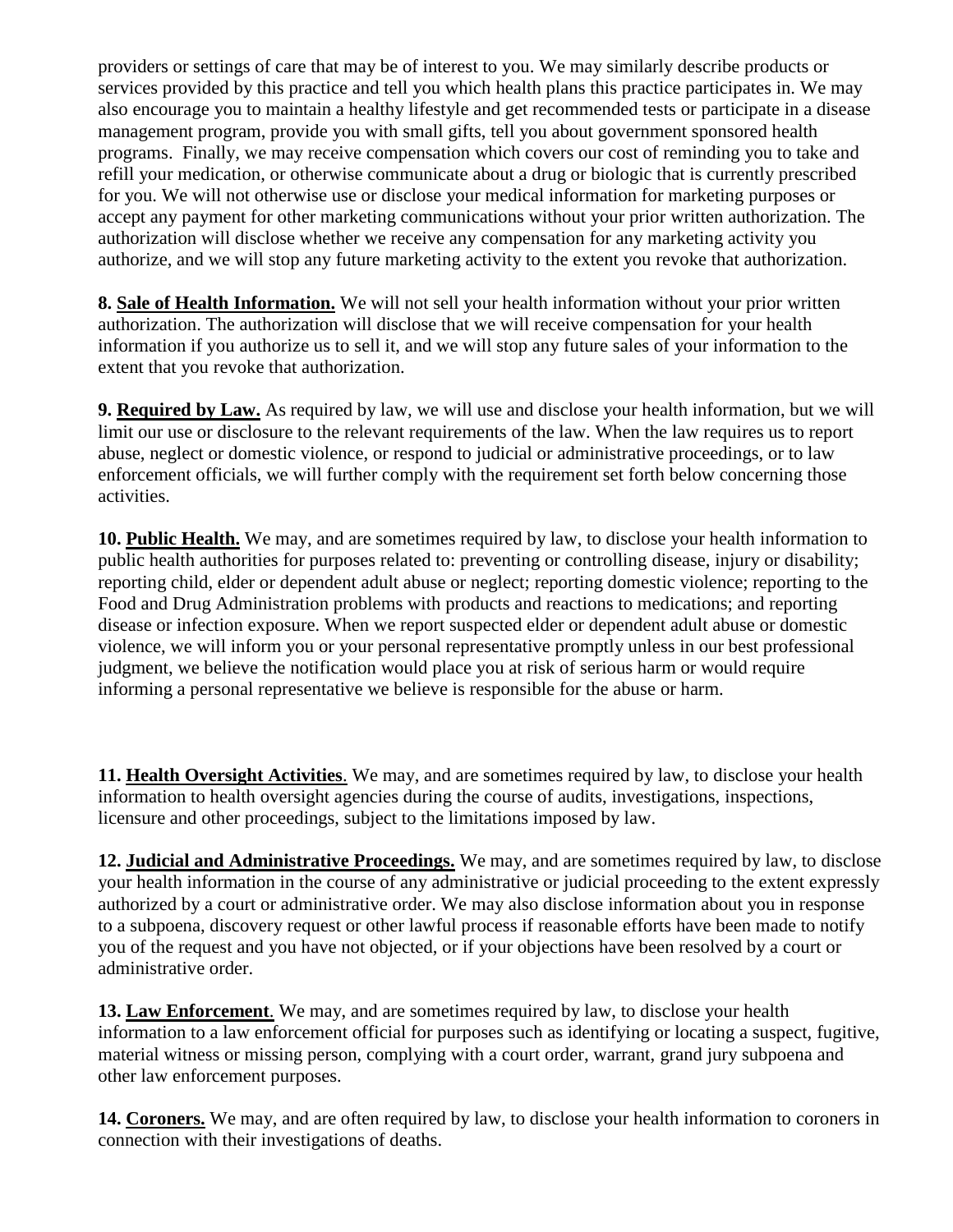**15. Organ or Tissue Donation.** We may disclose your health information to organizations involved in procuring, banking or transplanting organs and tissues.

**16. Public Safety.** We may, and are sometimes required by law, to disclose your health information to appropriate persons in order to prevent or lessen a serious and imminent threat to the health or safety of a particular person or the general public.

**17. Proof of Immunization**. We will disclose proof of immunization to a school that is required to have it before admitting a student where you have agreed to the disclosure on behalf of yourself or your dependent.

**18. Specialized Government Functions**. We may disclose your health information for military or national security purposes or to correctional institutions or law enforcement officers that have you in their lawful custody.

**19. Workers' Compensation.** We may disclose your health information as necessary to comply with workers' compensation laws. For example, to the extent your care is covered by workers' compensation, we will make periodic reports to your employer about your condition. We are also required by law to report cases of occupational injury or occupational illness to the employer or workers' compensation insurer.

**20. Change of Ownership**. In the event that this medical practice is sold or merged with another organization, your health information/record will become the property of the new owner, although you will maintain the right to request that copies of your health information be transferred to another physician or medical group.

**21. Breach Notification**. In the case of a breach of unsecured protected health information, we will notify you as required by law. If you have provided us with a current e-mail address, we may use e-mail to communicate information related to the breach. In some circumstances our business associate may provide the notification. We may also provide notification by other methods as appropriate.

**22. Psychotherapy Notes.** We will not use or disclose your psychotherapy notes without your prior written authorization except for the following: 1) use by the originator of the notes for your treatment, 2) for training our staff, students and other trainees, 3) to defend ourselves if you sue us or bring some other legal proceeding, 4) if the law requires us to disclose the information to you or the Secretary of HHS or for some other reason, 5) in response to health oversight activities concerning your psychotherapist, 6) to avert a serious and imminent threat to health or safety, or 7) to the coroner or medical examiner after you die. To the extent you revoke an authorization to use or disclose your psychotherapy notes, we will stop using or disclosing these notes.

**23. Research.** We may disclose your health information to researchers conducting research with respect to which your written authorization is not required as approved by an Institutional Review Board or privacy board, in compliance with governing law.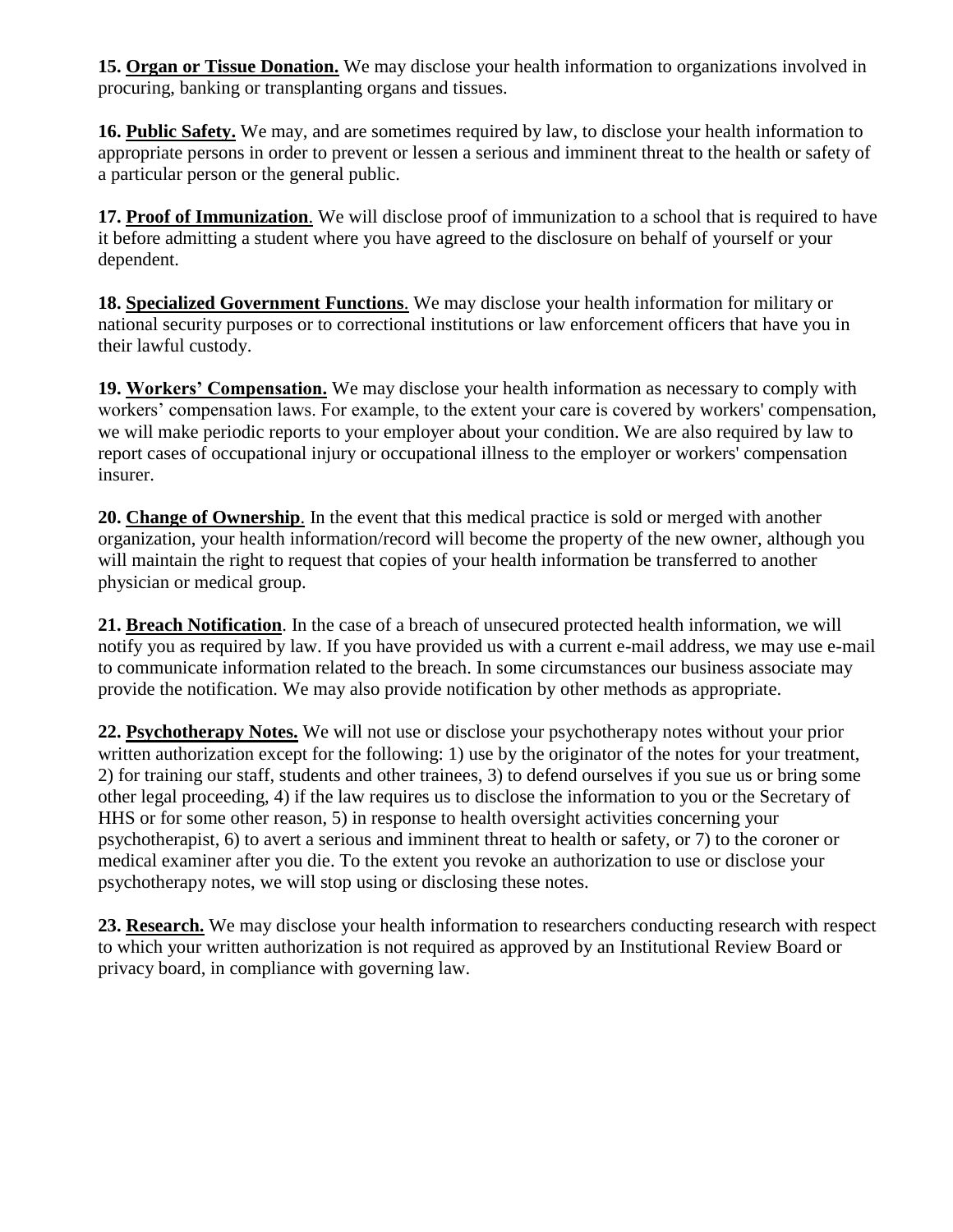## **B. When This Medical Practice May Not Use or Disclose Your Health Information**

Except as described in this Notice of Privacy Practices, this medical practice will, consistent with its legal obligations, not use or disclose health information which identifies you without your written authorization. If you do authorize this medical practice to use or disclose your health information for another purpose, you may revoke your authorization in writing at any time.

## **C. Your Health Information Rights**

**1***.* **Right to Request Special Privacy Protections**. You have the right to request restrictions on certain uses and disclosures of your health information by a written request specifying what information you want to limit, and what limitations on our use or disclosure of that information you wish to have imposed. If you tell us not to disclose information to your commercial health plan concerning health care items or services for which you paid for in full out-of-pocket, we will abide by your request, unless we must disclose the information for treatment or legal reasons. We reserve the right to accept or reject any other request, and will notify you of our decision.

**2. Right to Request Confidential Communications.** You have the right to request that you receive your health information in a specific way or at a specific location. For example, you may ask that we send information to a particular e-mail account or to your work address. We will comply with all reasonable requests submitted in writing which specify how or where you wish to receive these communications.

**3. Right to Inspect and Copy.** You have the right to inspect and copy your health information, with limited exceptions. To access your medical information, you must submit a written request detailing what information you want access to, whether you want to inspect it or get a copy of it, and if you want a copy, your preferred form and format. We will provide copies in your requested form and format if it is readily producible, or we will provide you with an alternative format you find acceptable, or if we can't agree and we maintain the record in an electronic format, your choice of a readable electronic or hardcopy format. We will also send a copy to any other person you designate in writing. We will charge a reasonable fee which covers our costs for labor, supplies, postage, and if requested and agreed to in advance, the cost of preparing an explanation or summary. We may deny your request under limited circumstances. If we deny your request to access your child's records or the records of an incapacitated adult you are representing because we believe allowing access would be reasonably likely to cause substantial harm to the patient, you will have a right to appeal our decision. If we deny your request to access your psychotherapy notes, you will have the right to have them transferred to another mental health professional.

**4. Right to Amend or Supplement.** You have a right to request that we amend your health information that you believe is incorrect or incomplete. You must make a request to amend in writing, and include the reasons you believe the information is inaccurate or incomplete. We are not required to change your health information, and will provide you with information about this medical practice's denial and how you can disagree with the denial. We may deny your request if we do not have the information, if we did not create the information (unless the person or entity that created the information is no longer available to make the amendment), if you would not be permitted to inspect or copy the information at issue, or if the information is accurate and complete as is. If we deny your request, you may submit a written statement of your disagreement with that decision, and we may, in turn, prepare a written rebuttal. All information related to any request to amend will be maintained and disclosed in conjunction with any subsequent disclosure of the disputed information.

**5. Right to an Accounting of Disclosures.** You have a right to receive an accounting of disclosures of your health information made by this medical practice, except that this medical practice does not have to